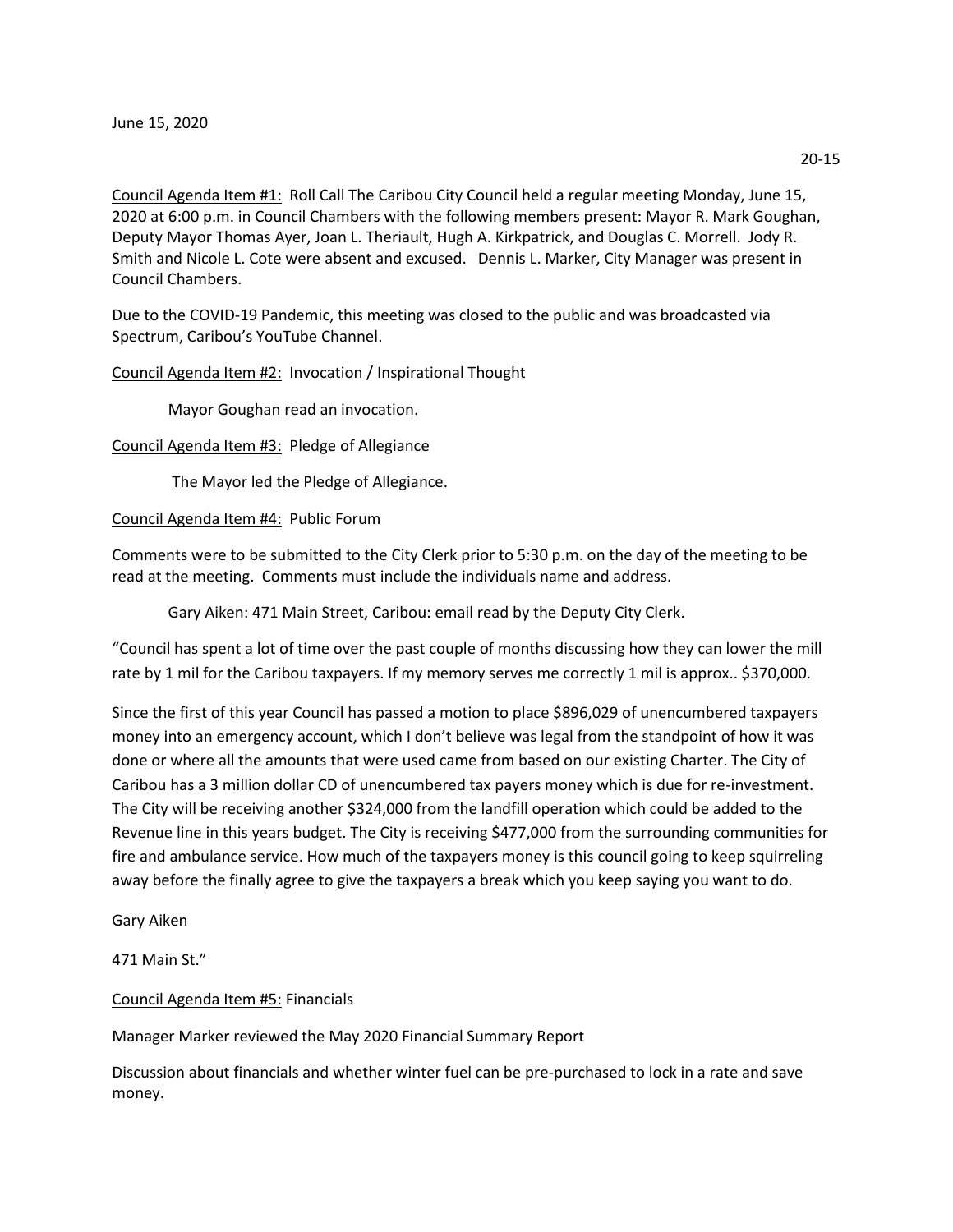Motion made by T. Aye, seconded by H. Kirkpatrick to accept the May 2020 Financial Summary Report as presented. (5 Yes) So voted.

Council Agenda Item #6: Bid Awards, Appointments & Recognitions

a. Approval of Tax acquired Property Bids

|                        |                            |                              | <b>Minimum Bid</b> | <b>Submitted Bid</b> |
|------------------------|----------------------------|------------------------------|--------------------|----------------------|
| <b>Property Number</b> | <b>Property Address</b>    | <b>Bidder Name</b>           | <b>Amount</b>      | <b>Amount</b>        |
| 18                     | <b>Emond Road</b>          | Patty Schmid                 | \$1,500.00         | \$1,600.00           |
| 19                     | <b>Emond Road</b>          | Patty Schmid                 | \$1,500.00         | \$1,600.00           |
| 24                     | 14 View Street             | WJV Holdings, LLC            | \$4,700.00         | \$4,848.48           |
| 31                     | 774 East Presque Isle Road | Terry, Kathleen & Evan Susee | \$6,200.00         | \$13,250.00          |
| 33                     | 138 Lombard Road           | C.S.S. Development           | \$3,300.00         | \$5,651.00           |
| 34                     | <b>Access Highway</b>      | Scott Englund                | \$500.00           | \$500.00             |
| 35                     | Plante Road                | Keith Draper                 | \$2,800.00         | \$4,501.00           |
| 36                     | 13 Vesta Drive             | Nicole Fox                   | \$7,800.00         | \$13,076.00          |
| 38                     | 19 Patten Street           | <b>Brandon Adams</b>         | \$4,200.00         | \$5,000.00           |
| 42                     | 160 Limestone Street       | Colleen Brennan              | \$3,000.00         | \$3,000.00           |
| 44                     | West Presque Isle Road     | Patty Schmid                 | \$400.00           | \$410.00             |

Motion made by H. Kirkpatrick, seconded by J. Theriault, to accept highest bid, with the exception of 47 Sincock Street (5 yes) So voted.

Motion made by D. Morrell, seconded by J. Theriault to sell back the property at 47 Sincock Street to the previous owner Gary Rossignol for the full payment of his outstanding taxes including the estimated 2020 taxes. (5 yes) So voted.

## Council Agenda Item #7: New Business

a. Countersigning RSU 39 Budged Validation Referendum warrant and Notice of Election Discussion regarding countersigning the warrant and wanting more information about the budget.

Motion made by T. Ayer, seconded by D. Morrell, to wait until the day after the RSU meeting. (5 yes) So voted.

b. Public Hearing on Ordinance #1, A Charter Amendment Modifying the Budget Process Timeframes

6:50 p.m. Mayor Goughan opened the public hearing

Manager Marker read an email from Philip J McDonough II:

"Good Day Council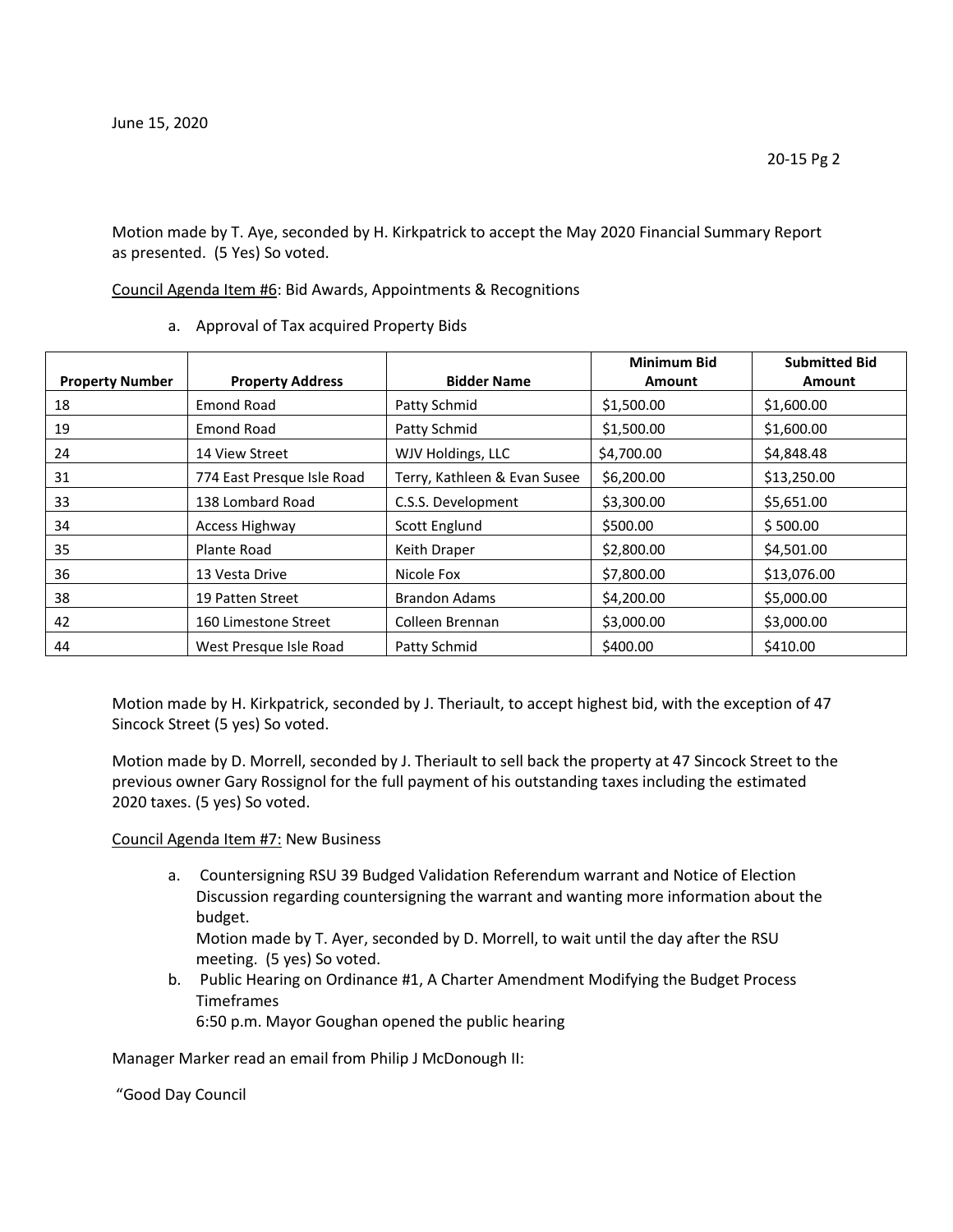June 15, 2020

There is a public hearing on tonight's agenda for changes to the charter for the budget process. Agenda item 7b. Can the council explain how this can be conducted without and audience? How can this be debated properly in the public forum if the public is not present? And did you seek legal advice prior to scheduling this to see if it was even proper? I respectfully ask for an answer to these questions. Also after reading what you want to do the simplest way to attain this would be to change the fiscal year from January 1st to July 1st through June 30th. Then you would be on the same calendar as the state, school and the county if I am not wrong.

Thanks and have a nice day and stay healthy. Phil

Philip J McDonough II

8 Pioneer Ave

Caribou, Maine"

Deputy Mayor T. Ayer stated that Phil should know the answers to his questions because he was on the council for many, many years.

Motion made by D. Morrell, seconded by J. Theriault, to continue the Public Hearing at the next council meeting. (5 yes) So voted.

Council Agenda Item #8: Old Business & Adoption of Ordinance and Resolutions.

There weren't any.

Council Agenda Item#9: Reports and Discussion by Mayor and Council Members

- a. Letter to Governor Regarding Reopening Maine Discussion to see what needs to be done to get activities moving for kids, rec programs, restaurants, etc. Discussion is to be continued at next meeting to include N. Cote and J. Smith.
- b. Budget Adjustments Prior to Setting the 2020 mil rate Manager Marker explained his spread sheet and how the changes would affect the current year's budget anticipating reduced revenues. Discussion about how to possibly reduce the mil rate. Manager Marker does not recommend a full 1 mil reduction this year. Mayor Goughan spoke about the projected budgets and that he is confident that the numbers should come out and that he is pushing for a full 1 mil reduction in the mil rate. Councilor Theriault suggested .25 or .50 mil because you don't want to have a huge negative that needs to be made up next year, Deputy Mayor T. Ayer agrees that the lower amount would be the best but that a 1 mil reduction is doable.
- c. The councilors had a discussion regarding the intersection on the Van Buren Road for the connector where an accident had just occurred and claimed the life of a 17-year-old girl. They discussed reducing speeds and wanting to have something done because it is not the first fatality at this intersection. Councilors would like a study for what can take place at the intersection.